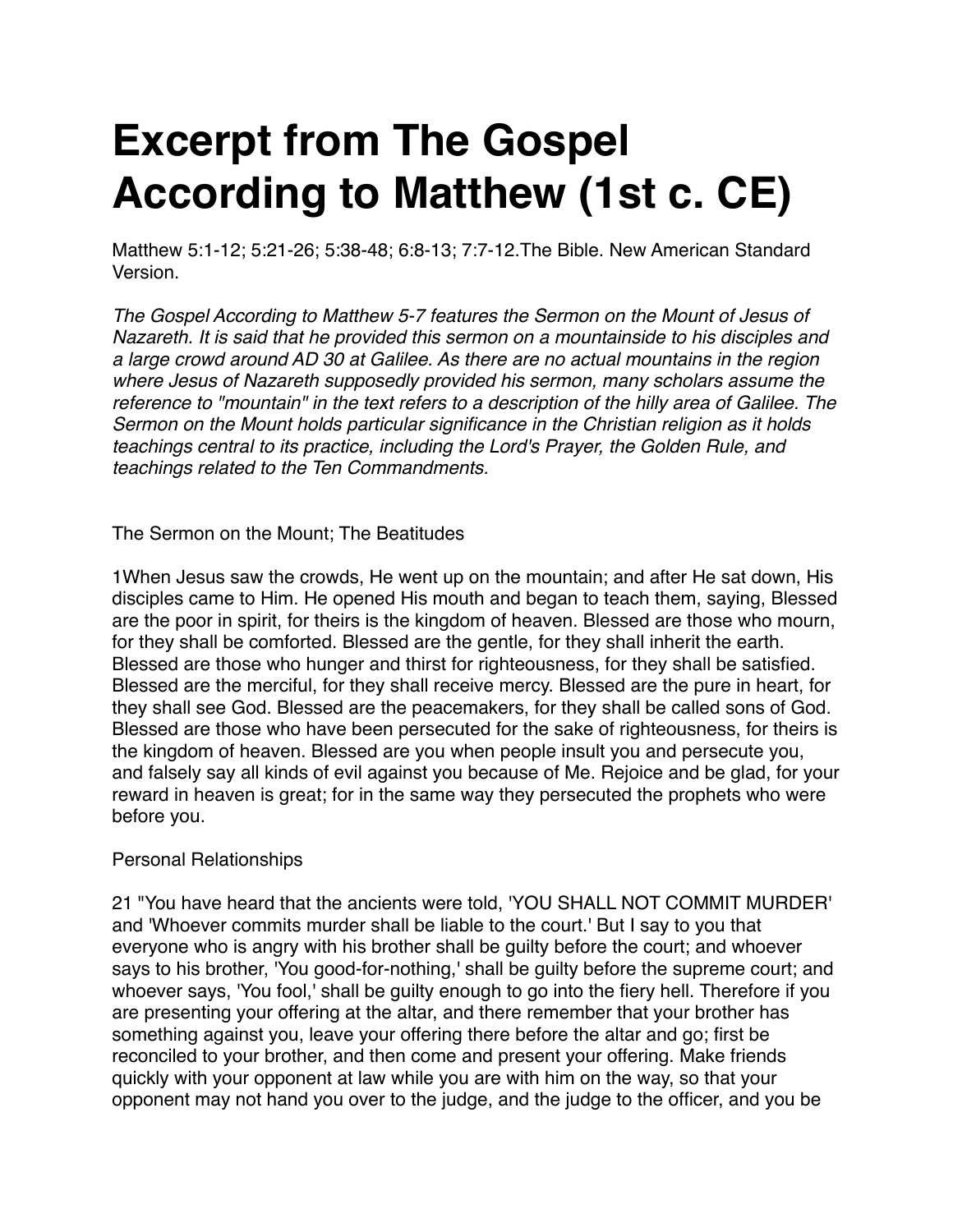thrown into prison. Truly I say to you, you will not come out of there until you have paid up the last cent."

38"You have heard that it was said, AN EYE FOR AN EYE, AND A TOOTH FOR A TOOTH.' But I say to you, do not resist an evil person; but whoever slaps you on your right cheek, turn the other to him also. If anyone wants to sue you and take your shirt, let him have your coat also. Whoever forces you to go one mile, go with him two. Give to him who asks of you, and do not turn away from him who wants to borrow from you."

43 "You have heard that it was said, 'YOU SHALL LOVE YOUR NEIGHBOR and hate your enemy.' "But I say to you, love your enemies and pray for those who persecute you, so that you may be sons of your Father who is in heaven; for He causes His sun to rise on the evil and the good, and sends rain on the righteous and the unrighteous. For if you love those who love you, what reward do you have? Do not even the tax collectors do the same? If you greet only your brothers, what more are you doing than others? Do not even the Gentiles do the same? Therefore you are to be perfect, as your heavenly Father is perfect."

Giving to the Poor and Prayer

8 "So do not be like them; for your Father knows what you need before you ask Him. Pray, then, in this way: 'Our Father who is in heaven, Hallowed be Your name. Your kingdom come Your will be done, On earth as it is in heaven. Give us this day our daily bread. And forgive us our debts, as we also have forgiven our debtors. And do not lead us into temptation, but deliver us from evil. [For Yours is the kingdom and the power and the glory forever. Amen.]'

Prayer and the Golden Rule

7 "Ask, and it will be given to you; seek, and you will find; knock, and it will be opened to you. For everyone who asks receives, and he who seeks finds, and to him who knocks it will be opened. Or what man is there among you who, when his son asks for a loaf, will give him a stone? Or if he asks for a fish, he will not give him a snake, will he? If you then, being evil, know how to give good gifts to your children, how much more will your Father who is in heaven give what is good to those who ask Him! In everything, therefore, treat people the same way you want them to treat you, for this is the Law and the Prophets."

## **Questions to Answer**

1. In what ways does Jesus' teaching challenge or contradict the conventional outlook of his time (and of the capitalist West today)?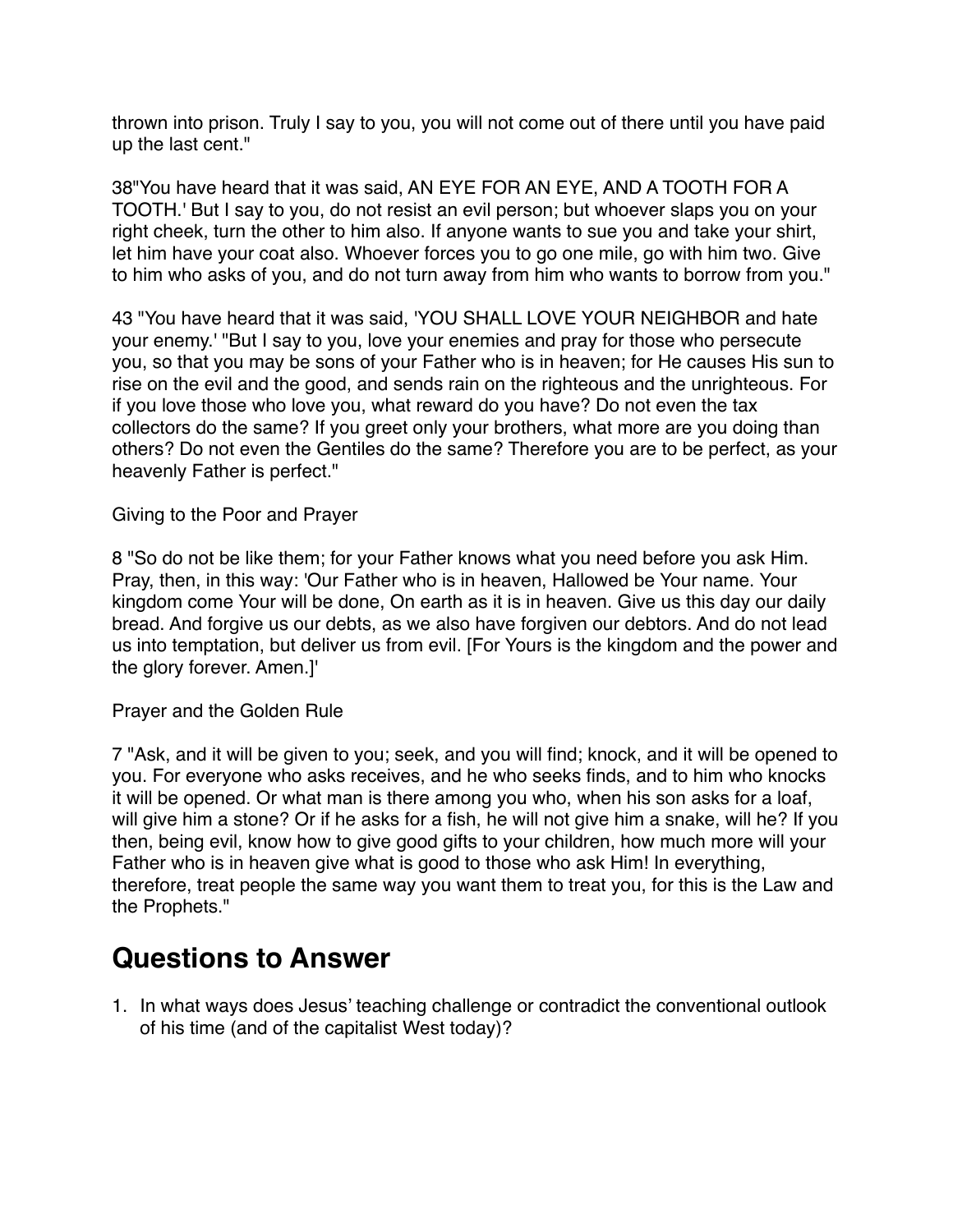- 2. According to this Gospel, what is Jesus' central message? In answering, consider what characteristics of the "good life" Jesus would promote.
- 3. What are the larger social implications of the Sermon on the Mount?

## **Excerpt from The Gospel According to Luke (1st c. CE)**

Luke 2:1-7; 5:27-32; 6:20-7:10. The Bible. New American Standard Version.

*At the same time that Augustus and his heirs were establishing an imperial government in Rome, religious controversies in the eastern Mediterranean province of Judea were beginning to focus on the teachings of an itinerant teacher named Jesus. For several centuries many Jews had come to believe that the coming of the Messiah (anointed one) promised in the Hebrew Scriptures was immanent. The Messiah would be a descendant of David and a savior of the Jewish people. Exactly what kind of savior was open to debate. Some expected the Messiah to overthrow the Romans. Although Jesus discouraged resistance to the Romans, his followers believed him to be the Messiah. And while Jesus was executed by the Romans at the request of certain Jewish leaders, his followers claimed to have seen Jesus three days after he had been killed. His followers, called Christians, began making converts among both Jews and non-Jews. Today, more than two billion people claim to be Christian.* 

*The Gospel According to Luke is one of many accounts of the teaching and active ministry of Jesus in the three years before he was executed and one of four to be included in the Christian Scriptures (New Testament). The Gospel is actually the first part of a history of the early Christian movement. The second half, known as the Acts of the Apostles, is also included in the Christian Scriptures. According to Christian tradition, Luke was a physician who traveled with the Apostle Paul. While not a modern historian, Luke was concerned with using reliable eyewitnesses and sources in composing his history. The following selection contains the Sermon on the Mount, the classic statement of Jesus' ethical teachings. It also contains passages that highlight the presence of Rome in Judea.*

Jesus' Birth in Bethlehem

2 NOW it came about in those days that a decree went out from Caesar Augustus, that a census be taken of all the inhabited earth. This was the first census taken while Quirinius was governor of Syria. And all were proceeding to register for the census, everyone to his own city. And Joseph also went up from Galilee, from the city of Nazareth, to Judea, to the city of David, which is called Bethlehem, because he was of the house and family of David, in order to register, along with Mary, who was engaged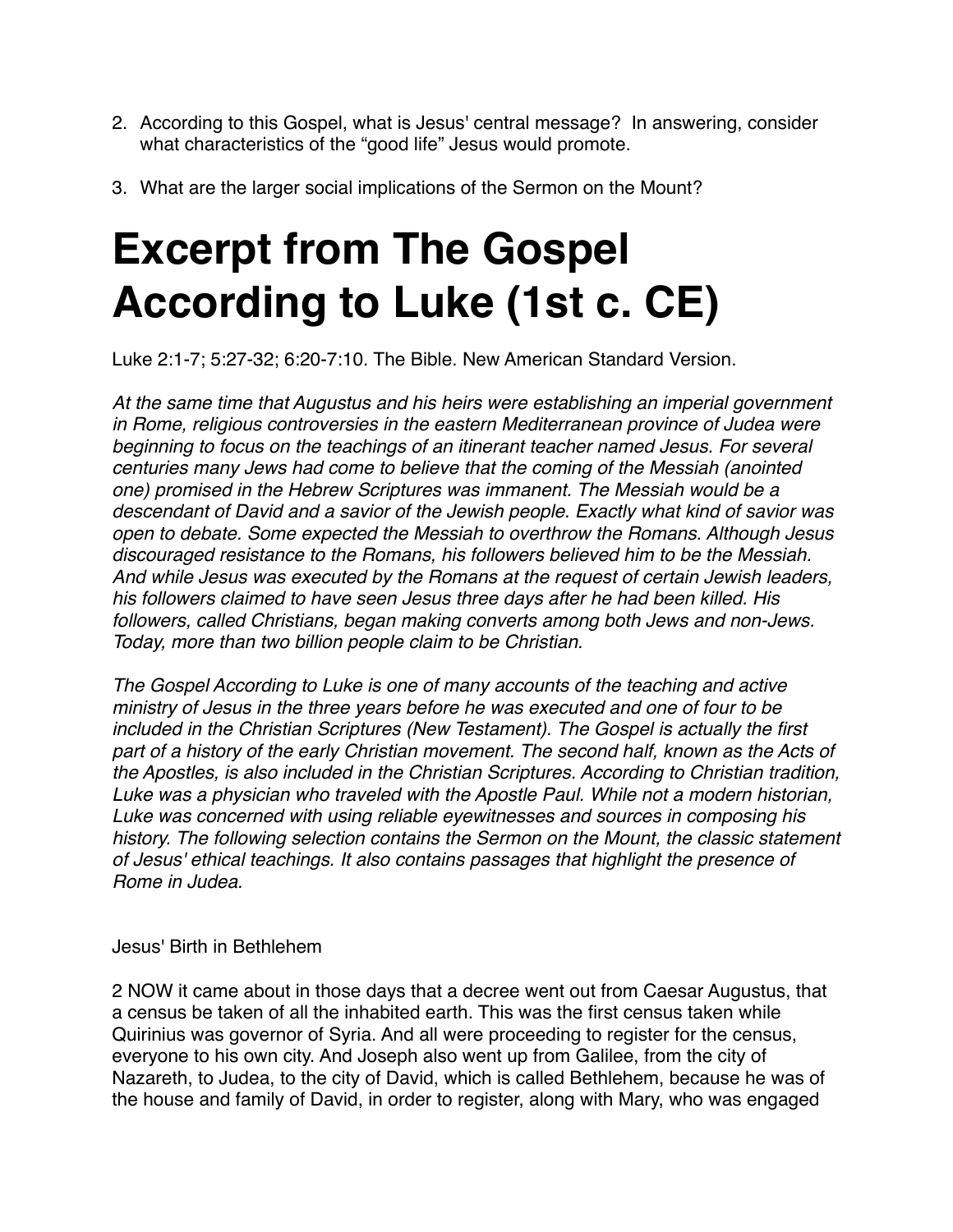to him, and was with child. And it came about that while they were there, the days were completed for her to give birth. And she gave birth to her first-born son; and she wrapped Him in cloths, and laid Him in a manger, because there was no room for them in the inn.

#### Call of Levi (Matthew)

27 And after that He went out, and noticed a tax-gatherer named Levi, sitting in the tax office, and He said to him, "Follow Me." And he left everything behind, and rose and began to follow Him.

29 And Levi gave a big reception for Him in his house; and there was a great crowd of tax-gatherers and other people who were reclining at the table with them. And the Pharisees<sup>1</sup> and their scribes ran grumbling at His disciples, saying, "Why do you eat and drink with the tax-gatherers and sinners?" And Jesus answered and said to them, "It is not those who are well who need a physician, but those who are sick. I have not come to call the righteous but sinners to repentance."

#### The Beatitudes

20 And turning His gaze on His disciples, He began to say, "Blessed are you who are poor, for yours is the kingdom of God. Blessed are you who hunger now, for you shall be satisfied. Blessed are you who weep now, for you shall laugh. Blessed are you when men hate you, and ostracize you, and cast insults at you, and spurn your name as evil, for the sake of the Son of Man. Be glad in that day, and leap for joy, for behold, your reward is great in heaven; for in the same way their fathers used to treat the prophets. But woe to you who are rich, for you are receiving your comfort in full. Woe to you who are well-fed now, for you shall be hungry. Woe to you who laugh now, for you shall mourn and weep. Woe to you when all men speak well of you, for in the same way their fathers used to treat the false prophets.

27 "But I say to you who hear, love your enemies, do good to those who hate you, bless those who curse you, pray for those who mistreat you. Whoever hits you on the cheek, offer him the other also; and whoever takes away your coat, do not withhold your shirt from him either. Give to everyone who asks of you, and whoever takes away what is yours, do not demand it back. And just as you want people to treat you, treat them in the same way. And if you love those who love you, what credit is that to you? For even sinners love those who love them. And if you do good to those who do good to you, what credit is that to you? For even sinners do the same. And if you lend to those from whom you expect to receive, what credit is that to you?

<span id="page-3-0"></span><sup>1</sup> The Pharisees were one of several important factions among Jews during the time of Jesus. Pharisees (which means separated ones) emphasized strict adherence to the Mosaic Law as a defining characteristic of Jews. They considered other Jews who did not separate themselves from the pagan world or strictly adhere to the Law as ritually unclean or sinners.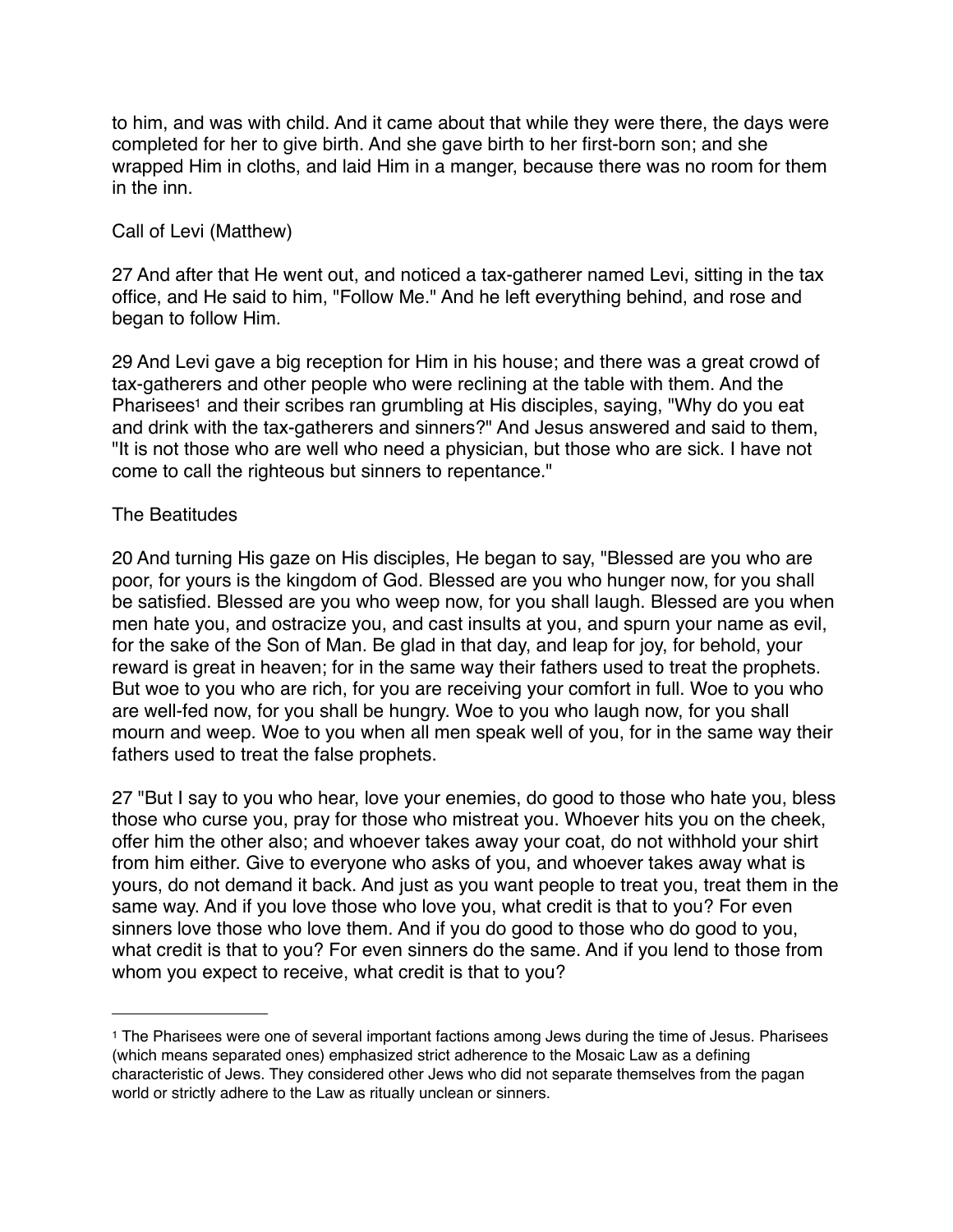Even sinners lend to sinners, in order to receive back the same amount. But love your enemies, and do good, and lend, expecting nothing in return; and your reward will be great, and you will be sons of the Most High; for He Himself is kind to ungrateful and evil men. Be merciful, just as your Father is merciful. And do not judge and you will not be judged; and do not condemn, and you will not be condemned; pardon, and you will be pardoned. Give, and it will be given to you; good measure, pressed down, shaken together, running over, they will pour into your lap. For by your standard of measure it will be measured to you in return."

39 And He also spoke a parable to them: "A blind man cannot guide a blind man, can he? Will they not both fall into a pit? A pupil is not above his teacher; but everyone, after he has been fully trained, will be like his teacher. And why do you look at the speck that is in your brother's eye, but do not notice the log that is in your own eye? Or how can you say to your brother, 'Brother, let me take out the speck that is in your eye,' when you yourself do not see the log that is in your own eye? You hypocrite, first take the log out of your own eye, and then you will see clearly to take out the speck that is in your brother's eye. For there is no good tree which produces bad fruit; nor, on the other hand, a bad tree which produces good fruit. For each tree is known by its own fruit. For men do not gather figs from thorns, nor do they pick grapes from a briar bush. The good man out of the good treasure of his heart brings forth what is good; and the evil man out of the evil treasure brings forth what is evil; for his mouth speaks from that which fills his heart.

#### Builders and Foundations

46 "And why do you call Me, 'Lord, Lord,' and do not do what I say? Everyone who comes to Me, and hears My words, and acts upon them, I will show you whom he is like: he is like a man building a house, who dug deep and laid a foundation upon the rock; and when a flood rose, the torrent burst against that house and could not shake it, because it had been well built. But the one who has heard, and has not acted accordingly, is like a man who built a house upon the ground without any foundation; and the torrent burst against it and immediately it collapsed, and the ruin of that house was great."

#### Jesus Heals a Centurion's Servant

7 WHEN He had completed all His discourse in the hearing of the people, He went to Capernaum.

2 And a certain centurion's slave, who was highly regarded by him, was sick and about to die. And when he heard about Jesus, he sent some Jewish elders asking Him to come and save the life of his slave. And when they had come to Jesus, they earnestly entreated Him, saying, "He is worthy for You to grant this to him; for he loves our nation, and it was he who built us our synagogue." Now Jesus started on His way with them; and when He was already not far from the house, the centurion sent friends, saying to